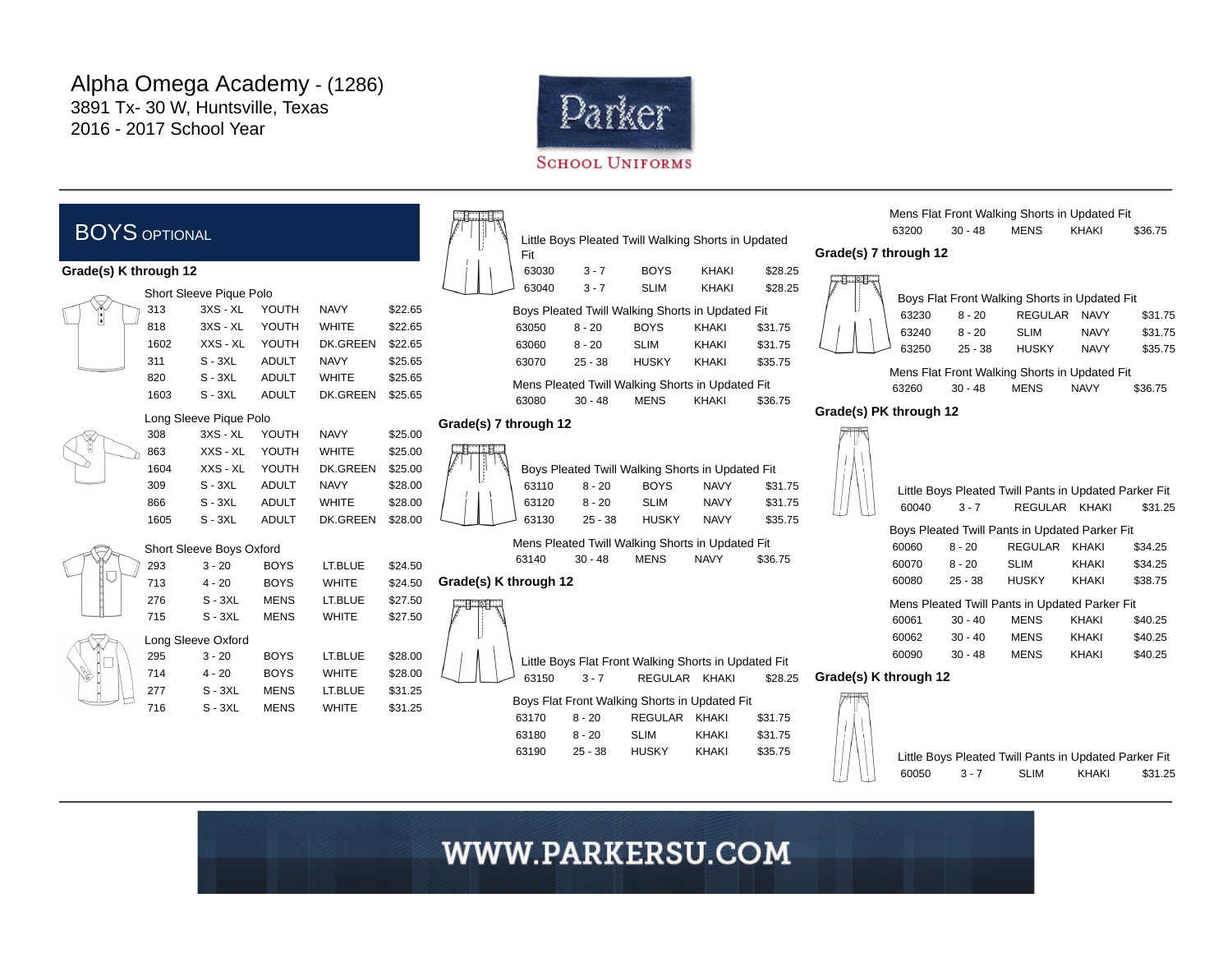60250 8 - 20 SLIM NAVY \$34.25 60260 25 - 38 HUSKY NAVY \$38.75



#### Grade(s) 7 through 12 Boys Pleated Twill Pants in Updated Parker Fit 60120 8 - 20 REGULAR NAVY \$34.25 60130 8 - 20 SLIM NAVY \$34.25 60140 25 - 38 HUSKY NAVY \$38.75 Mens Pleated Twill Pants in Updated Parker Fit 60064 30 - 40 MENS NAVY \$40.25 60065 30 - 40 MENS NAVY \$40.25 60150 30 - 48 MENS NAVY \$40.25 Grade(s) PK through 12 Little Boys Flat Front Twill Pants in Updated Parker Fit 60160 3 - 7 REGULAR KHAKI \$31.25 60170 3 - 7 SLIM KHAKI \$31.25 Boys Flat Front Twill Pants in Updated Parker Fit 60180 8 - 20 REGULAR KHAKI \$34.25 60190 8 - 20 SLIM KHAKI \$34.25 60200 25 - 38 HUSKY KHAKI \$38.75 Mens Flat Front Twill Pants in Updated Parker Fit 60046 30 - 40 MENS KHAKI \$40.25 60047 30 - 40 MENS KHAKI \$40.25 60210 30 - 48 MENS KHAKI \$40.25 Grade(s) 7 through 12 Boys Flat Front Twill Pants in Updated Parker Fit 60240 8 - 20 REGULAR NAVY \$34.25 Mens Flat Front Twill Pants in Updated Parker Fit 60043 30 - 40 MENS NAVY \$40.25 60044 30 - 40 MENS NAVY \$40.25 60270 30 - 48 MENS NAVY \$40.25 Grade(s) PK through 12 Braided Leather Belt 548 XS - 3XL MISC BLACK \$19.75 558 XS - 3XL MISC BROWN \$19.75 559 XS - 3XL MISC NAVY \$19.75 **GIRLS OPTIONAL** Grade(s) K through 12 Short Sleeve Pique Polo 313 3XS - XL YOUTH NAVY \$22.65 818 3XS - XL YOUTH WHITE \$22.65 1602 XXS - XL YOUTH DK.GREEN \$22.65 311 S - 3XL ADULT NAVY \$25.65 820 S - 3XL ADULT WHITE \$25.65 1603 S - 3XL ADULT DK.GREEN \$25.65 Long Sleeve Pique Polo 308 3XS - XL YOUTH NAVY \$25.00 863 XXS - XL YOUTH WHITE \$25.00 1604 XXS - XL YOUTH DK.GREEN \$25.00 309 S - 3XL ADULT NAVY \$28.00 866 S - 3XL ADULT WHITE \$28.00 1605 S - 3XL ADULT DK.GREEN \$28.00 Short Sleeve Girls Oxford 35075 4 - 16 GIRLS WHITE \$24.50 35095 4 - 16 GIRLS BLUE \$24.50 Long Sleeve Girls Oxford 35115 4 - 16 GIRLS WHITE \$28.00 35135 4 - 16 GIRLS BLUE \$28.00 Flat Front Modern Fit Shorts 7002 3 - 16 GIRLS KHAKI \$29.75 7006 3 - 16 SLIM KHAKI \$29.75 7004 6½ - 18½ HALF-SIZE KHAKI \$33.75 7003 1 - 27 JUNIOR KHAKI \$32.75 Flat Front Slacks 7102 3 - 16 GIRLS KHAKI \$33.75 Girls Modern Fit Flat Front Slacks 7124 3 - 16 GIRLS KHAKI \$33.75 7125 3 - 16 SLIM KHAKI \$33.75 7039 6½ - 18½ HALF-SIZE KHAKI \$36.75 70009 3 - 27 JUNIOR KHAKI \$36.75 Grade(s) 7 through 12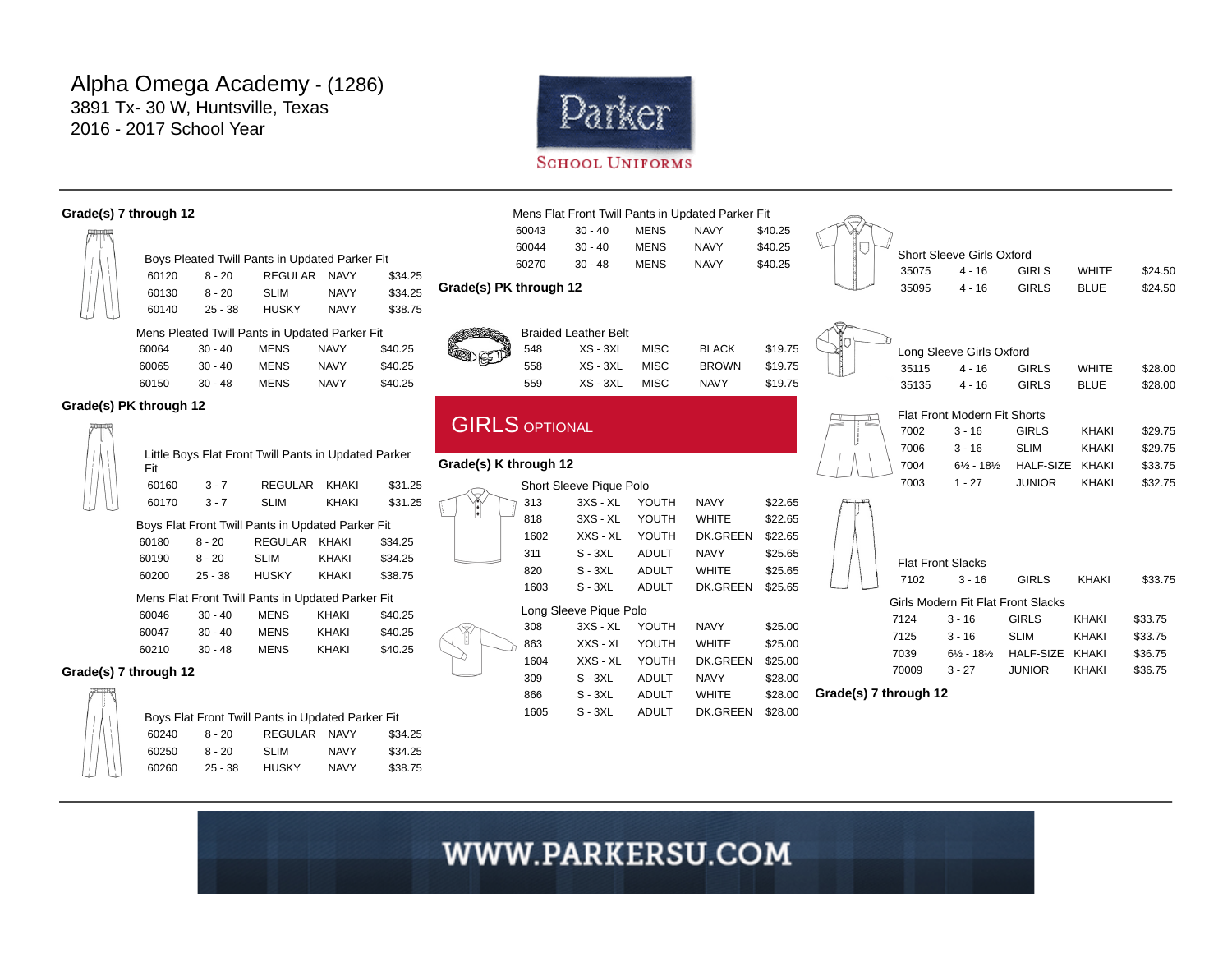



Spring 3425 F M 2920 #700 Outlet: #29 Spring, TX 77388

In Session Hours